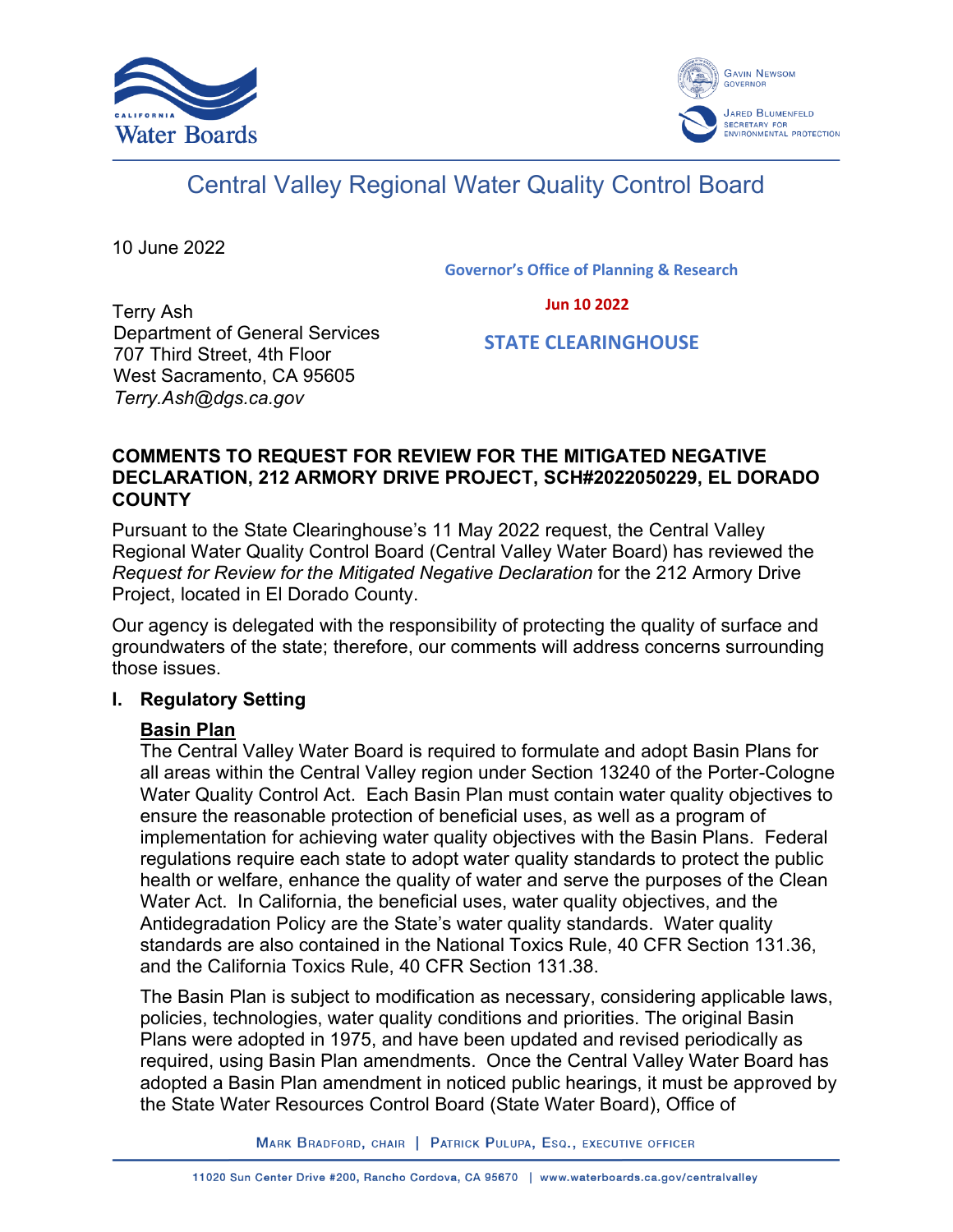Administrative Law (OAL) and in some cases, the United States Environmental Protection Agency (USEPA). Basin Plan amendments only become effective after they have been approved by the OAL and in some cases, the USEPA. Every three (3) years, a review of the Basin Plan is completed that assesses the appropriateness of existing standards and evaluates and prioritizes Basin Planning issues. For more information on the *Water Quality Control Plan for the Sacramento and San Joaquin River Basins*, please visit our website:

[http://www.waterboards.ca.gov/centralvalley/water\\_issues/basin\\_plans/](http://www.waterboards.ca.gov/centralvalley/water_issues/basin_plans/)

## **Antidegradation Considerations**

All wastewater discharges must comply with the Antidegradation Policy (State Water Board Resolution 68-16) and the Antidegradation Implementation Policy contained in the Basin Plan. The Antidegradation Implementation Policy is available on page 74 at:

https://www.waterboards.ca.gov/centralvalley/water\_issues/basin\_plans/sacsjr\_2018 05.pdf

In part it states:

*Any discharge of waste to high quality waters must apply best practicable treatment or control not only to prevent a condition of pollution or nuisance from occurring, but also to maintain the highest water quality possible consistent with the maximum benefit to the people of the State.*

*This information must be presented as an analysis of the impacts and potential impacts of the discharge on water quality, as measured by background concentrations and applicable water quality objectives.*

The antidegradation analysis is a mandatory element in the National Pollutant Discharge Elimination System and land discharge Waste Discharge Requirements (WDRs) permitting processes. The environmental review document should evaluate potential impacts to both surface and groundwater quality.

## **II. Permitting Requirements**

## **Construction Storm Water General Permit**

Dischargers whose project disturb one or more acres of soil or where projects disturb less than one acre but are part of a larger common plan of development that in total disturbs one or more acres, are required to obtain coverage under the General Permit for Storm Water Discharges Associated with Construction and Land Disturbance Activities (Construction General Permit), Construction General Permit Order No. 2009-0009-DWQ. Construction activity subject to this permit includes clearing, grading, grubbing, disturbances to the ground, such as stockpiling, or excavation, but does not include regular maintenance activities performed to restore the original line, grade, or capacity of the facility. The Construction General Permit requires the development and implementation of a Storm Water Pollution Prevention Plan (SWPPP). For more information on the Construction General Permit, visit the State Water Resources Control Board website at:

[http://www.waterboards.ca.gov/water\\_issues/programs/stormwater/constpermits.sht](http://www.waterboards.ca.gov/water_issues/programs/stormwater/constpermits.shtml) [ml](http://www.waterboards.ca.gov/water_issues/programs/stormwater/constpermits.shtml)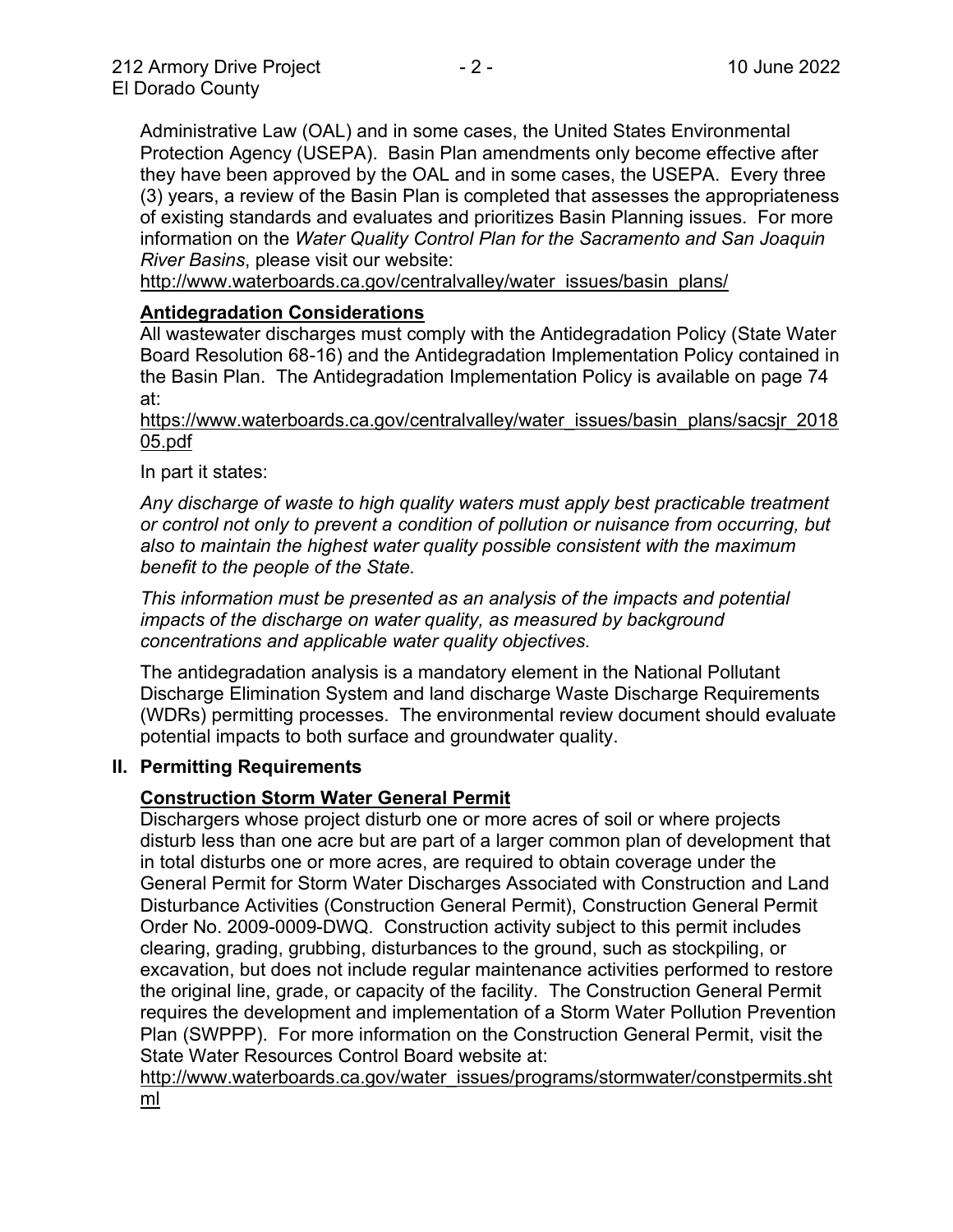## **Phase I and II Municipal Separate Storm Sewer System (MS4) Permits<sup>1</sup>**

The Phase I and II MS4 permits require the Permittees reduce pollutants and runoff flows from new development and redevelopment using Best Management Practices (BMPs) to the maximum extent practicable (MEP). MS4 Permittees have their own development standards, also known as Low Impact Development (LID)/postconstruction standards that include a hydromodification component. The MS4 permits also require specific design concepts for LID/post-construction BMPs in the early stages of a project during the entitlement and CEQA process and the development plan review process.

For more information on which Phase I MS4 Permit this project applies to, visit the Central Valley Water Board website at:

http://www.waterboards.ca.gov/centralvalley/water\_issues/storm\_water/municipal\_p ermits/

For more information on the Phase II MS4 permit and who it applies to, visit the State Water Resources Control Board at:

http://www.waterboards.ca.gov/water\_issues/programs/stormwater/phase\_ii\_munici pal.shtml

#### **Industrial Storm Water General Permit**

Storm water discharges associated with industrial sites must comply with the regulations contained in the Industrial Storm Water General Permit Order No. 2014- 0057-DWQ. For more information on the Industrial Storm Water General Permit, visit the Central Valley Water Board website at:

http://www.waterboards.ca.gov/centralvalley/water\_issues/storm\_water/industrial\_ge neral\_permits/index.shtml

## **Clean Water Act Section 404 Permit**

If the project will involve the discharge of dredged or fill material in navigable waters or wetlands, a permit pursuant to Section 404 of the Clean Water Act may be needed from the United States Army Corps of Engineers (USACE). If a Section 404 permit is required by the USACE, the Central Valley Water Board will review the permit application to ensure that discharge will not violate water quality standards. If the project requires surface water drainage realignment, the applicant is advised to contact the Department of Fish and Game for information on Streambed Alteration Permit requirements. If you have any questions regarding the Clean Water Act Section 404 permits, please contact the Regulatory Division of the Sacramento District of USACE at (916) 557-5250.

#### **Clean Water Act Section 401 Permit – Water Quality Certification**

If an USACE permit (e.g., Non-Reporting Nationwide Permit, Nationwide Permit, Letter of Permission, Individual Permit, Regional General Permit, Programmatic

<sup>&</sup>lt;sup>1</sup> Municipal Permits = The Phase I Municipal Separate Storm Water System (MS4) Permit covers medium sized Municipalities (serving between 100,000 and 250,000 people) and large sized municipalities (serving over 250,000 people). The Phase II MS4 provides coverage for small municipalities, including non-traditional Small MS4s, which include military bases, public campuses, prisons and hospitals.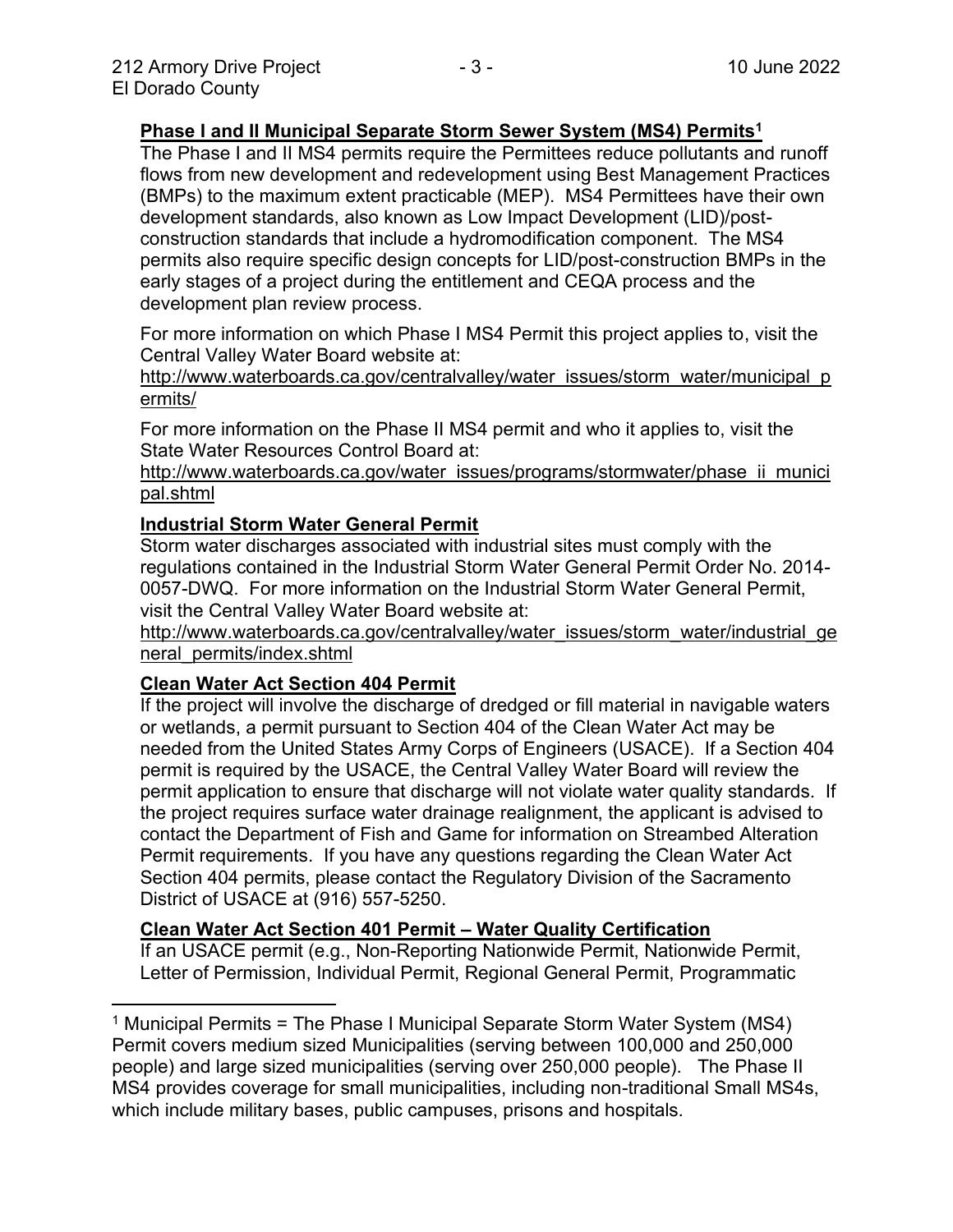General Permit), or any other federal permit (e.g., Section 10 of the Rivers and Harbors Act or Section 9 from the United States Coast Guard), is required for this project due to the disturbance of waters of the United States (such as streams and wetlands), then a Water Quality Certification must be obtained from the Central Valley Water Board prior to initiation of project activities. There are no waivers for 401 Water Quality Certifications. For more information on the Water Quality Certification, visit the Central Valley Water Board website at:

https://www.waterboards.ca.gov/centralvalley/water\_issues/water\_quality\_certificatio n/

## **Waste Discharge Requirements – Discharges to Waters of the State**

If USACE determines that only non-jurisdictional waters of the State (i.e., "nonfederal" waters of the State) are present in the proposed project area, the proposed project may require a Waste Discharge Requirement (WDR) permit to be issued by Central Valley Water Board. Under the California Porter-Cologne Water Quality Control Act, discharges to all waters of the State, including all wetlands and other waters of the State including, but not limited to, isolated wetlands, are subject to State regulation. For more information on the Waste Discharges to Surface Water NPDES Program and WDR processes, visit the Central Valley Water Board website at:https://www.waterboards.ca.gov/centralvalley/water\_issues/waste\_to\_surface\_wat er/

Projects involving excavation or fill activities impacting less than 0.2 acre or 400 linear feet of non-jurisdictional waters of the state and projects involving dredging activities impacting less than 50 cubic yards of non-jurisdictional waters of the state may be eligible for coverage under the State Water Resources Control Board Water Quality Order No. 2004-0004-DWQ (General Order 2004-0004). For more information on the General Order 2004-0004, visit the State Water Resources Control Board website at:

https://www.waterboards.ca.gov/board\_decisions/adopted\_orders/water\_quality/200 4/wqo/wqo2004-0004.pdf

#### **Dewatering Permit**

If the proposed project includes construction or groundwater dewatering to be discharged to land, the proponent may apply for coverage under State Water Board General Water Quality Order (Low Threat General Order) 2003-0003 or the Central Valley Water Board's Waiver of Report of Waste Discharge and Waste Discharge Requirements (Low Threat Waiver) R5-2018-0085. Small temporary construction dewatering projects are projects that discharge groundwater to land from excavation activities or dewatering of underground utility vaults. Dischargers seeking coverage under the General Order or Waiver must file a Notice of Intent with the Central Valley Water Board prior to beginning discharge.

For more information regarding the Low Threat General Order and the application process, visit the Central Valley Water Board website at:

http://www.waterboards.ca.gov/board decisions/adopted orders/water quality/2003/ wqo/wqo2003-0003.pdf